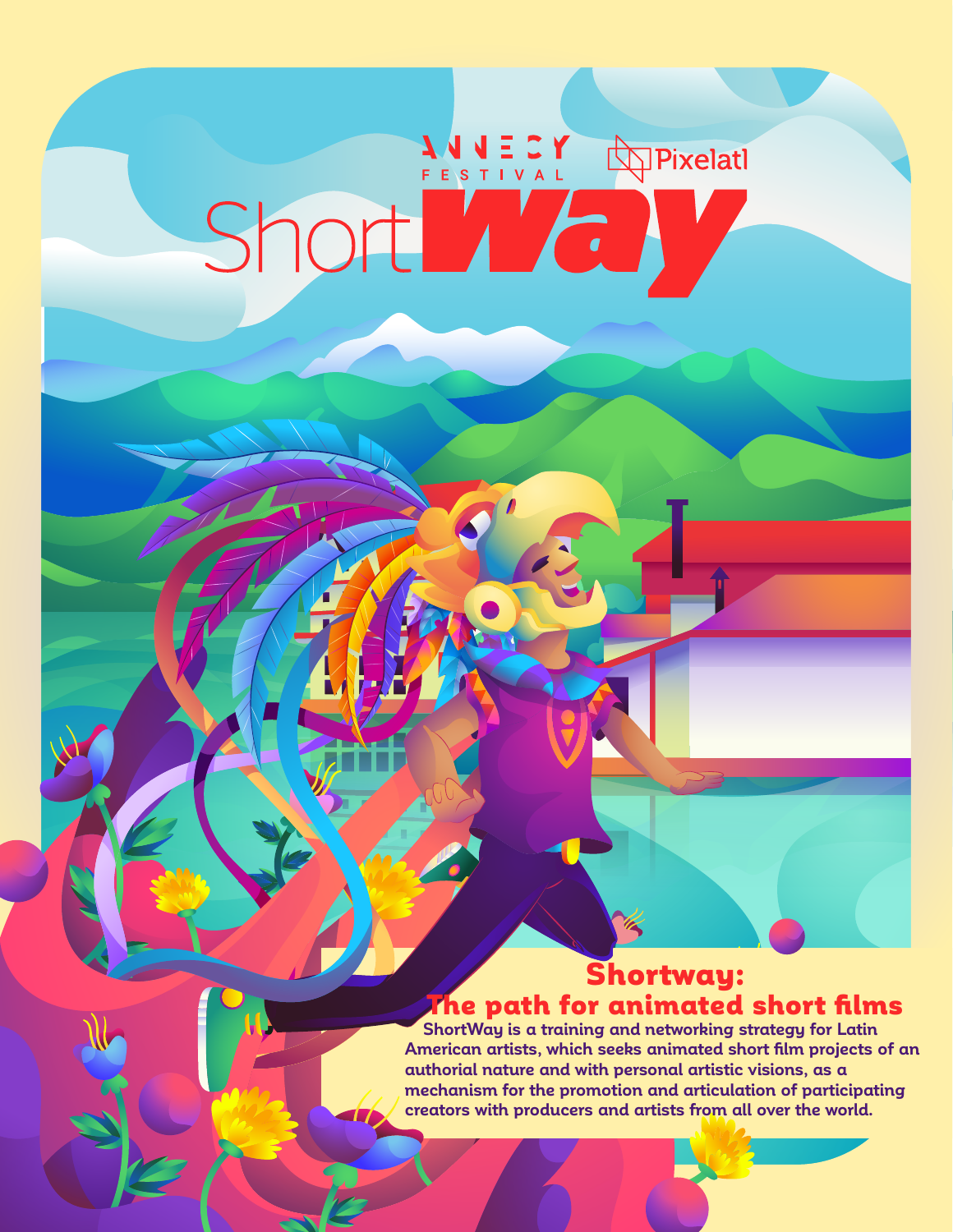

The detonating axis of the strategy is a competition for animated short projects in an early stage of development, which favors artistic visions that normally do not have the support of television networks or film producers. The contest is open to all creators in Latin America. The strategy includes a Bootcamp with at least 10 projects selected to be carried out virtually in early 2022, as well as the presentation of the winning project at the Annecy Festival that year.

The ultimate goal of this program is that the winning project can be developed and produced, also having presentations of work in process and its premiere in Pixelatl 2023.



March 16 to March 18, 2022 **PRESENTATION OF THE WINNING IN MIFA PITCHES (FRANCE):** June 13 to June 18, 2022

It is important to review the contest's entire terms and conditions, as it many have elements that you should consider when participating.

 $\mathbf{r}$ 

 $\mathbf{r}$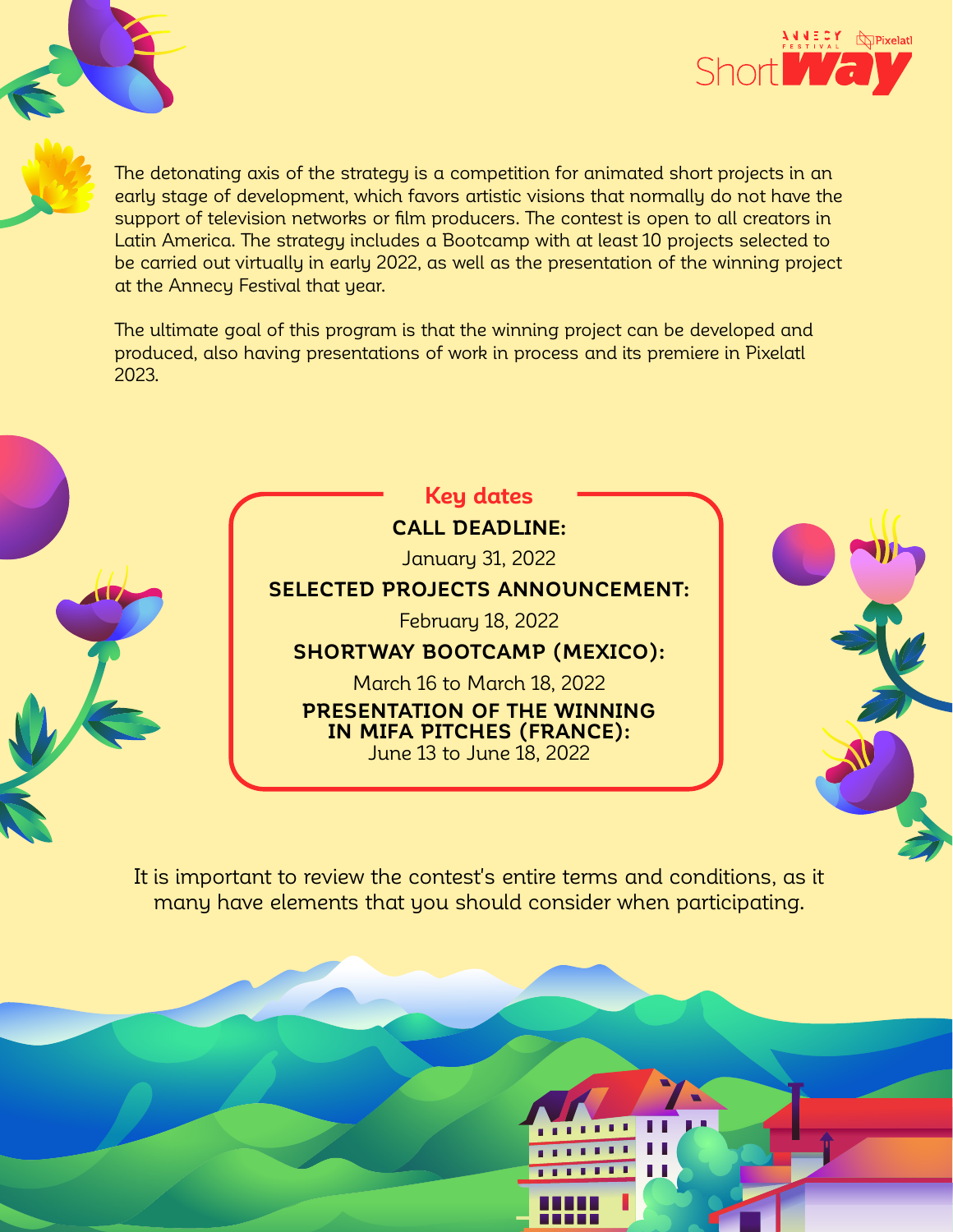

## **Participation Bases**

Pixelatl, Annecy Festival and Ciudad Creativa Digital de Guadalajara, call on Latin American creators who have an animated short project at an early stage of development, to participate in Shortway: the path for animated short films in its 2022 edition, in accordance with the following bases:

### **A. Participants and Enrollment**

**01.** Projects of animated short film, developed by animators, illustrators, filmmakers, directors, screenwriters, producers, students or creatives, independently or as a team, may participate as long as they come from a Latin American country.

IMPORTANT: Although the project can integrate several collaborators, the objective of the strategy is to help in the projection and connection of independent creators, therefore, it will be the project director who will receive the respective awards and support. **Projects from established studios will not be accepted.**

**02.** Up to four different projects can be registered by the same participant. However, the number of submitted projects or the participant's trajectory won't be taken under account for the selection: the best projects will be chosen no matter who created them.

**03.** Those interested in participating need to pay a fee of \$100 Mexican pesos, or \$5 US Dollars for each project they register.

**04.** Para inscribir un proyecto, los interesados deben llenar correctamente y remitir el formulario ubicado en convocatoriaspixelatl.com/shortway, donde deberán incluir en los campos respectivos los datos básicos, sinopsis, así como la pitch bible (biblia para pitch) de cada proyecto, y donde podrán hacer los pagos respectivos.

• The pitch bible shall include at least: Project title, Logline, Brief synopsis (maximum ten lines), Data sheet (Animation technique, age range targeted, film genre, duration), director's vision (maximum half page), Sketches and/or samples of the art of the short film and its characters

• The "argument or synopsis" document must contain the descriptive summary of what will be shown on the screen, and may not exceed two pages.

• Both the argument and the Pitch Bible must be in English and the documents in PDF format, and may not weigh more than 15 MB, so that they can be reviewed by the international panel that will pick the projects for the bootcamp.

Important: The cost of participation is symbolic. Once the payment is made, returns are not allowed.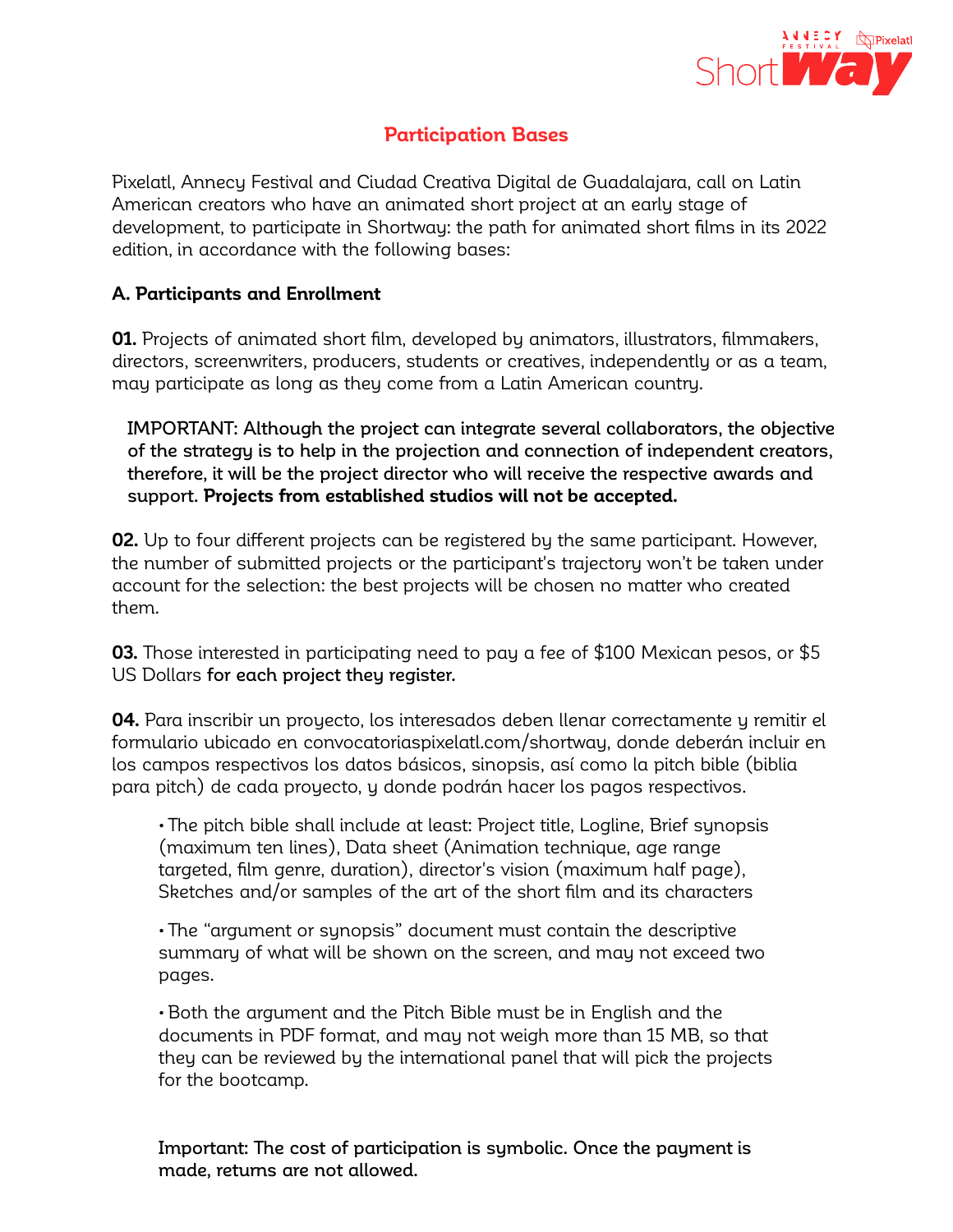

**05.** The registration deadline will be on Monday, January 31, 2021 at 23:59 Central Mexico Time (GMT-5). There won't be any extensions.

### **B. Selected Projects and Shortway Bootcamp**

**06.** An international panel will select at least 10 projects to participate free of charge in an Online Bootcamp: a training event that will take place from March 15 to 18 with the participation of international artists, advisers and mentors, who will review and provide feedback on the projects, as well as selecting the finalists.

The event will also have some master classes taught by international advisors and will have no cost for one representative of each selected project.

**07.** No later than Monday, February 18, 2022, Pixelatl's social networks will announce the selected projects for the Shortway Bootcamp.

• As mentioned, participation is completely free for one participant per project: it includes access to activities (conferences and Networking activities), one-on-one counseling sessions with international mentors, as well as accommodation (two nights) and meals and dinners during the event.

• If a project has two or more authors, they must choose the representative who will attend the Bootcamp. If any other author also wishes to participate, they may do so at a cost of \$250 USD. The author must write to info@pixelatl.com requesting their additional accreditation. Up to two additional authors per project will be admitted. The payment for each additional author does not give the right to present a project other than the one selected.

IMPORTANT: If the conditions of the SARSCOV-2 pandemic make it impossible to hold the event in person, the bootcamp would be held online.

**08.** Participation in the Bootcamp is essential to claim the first prize, since during the congress international advisors will pick the winning project.

### **C. The winning project**

**09.** At the end of Bootcamp Shortway, the winning project of the contest will be announced. Once the announcement is made live during the event, it will be communicated through Pixelatl and Annecy's social networks.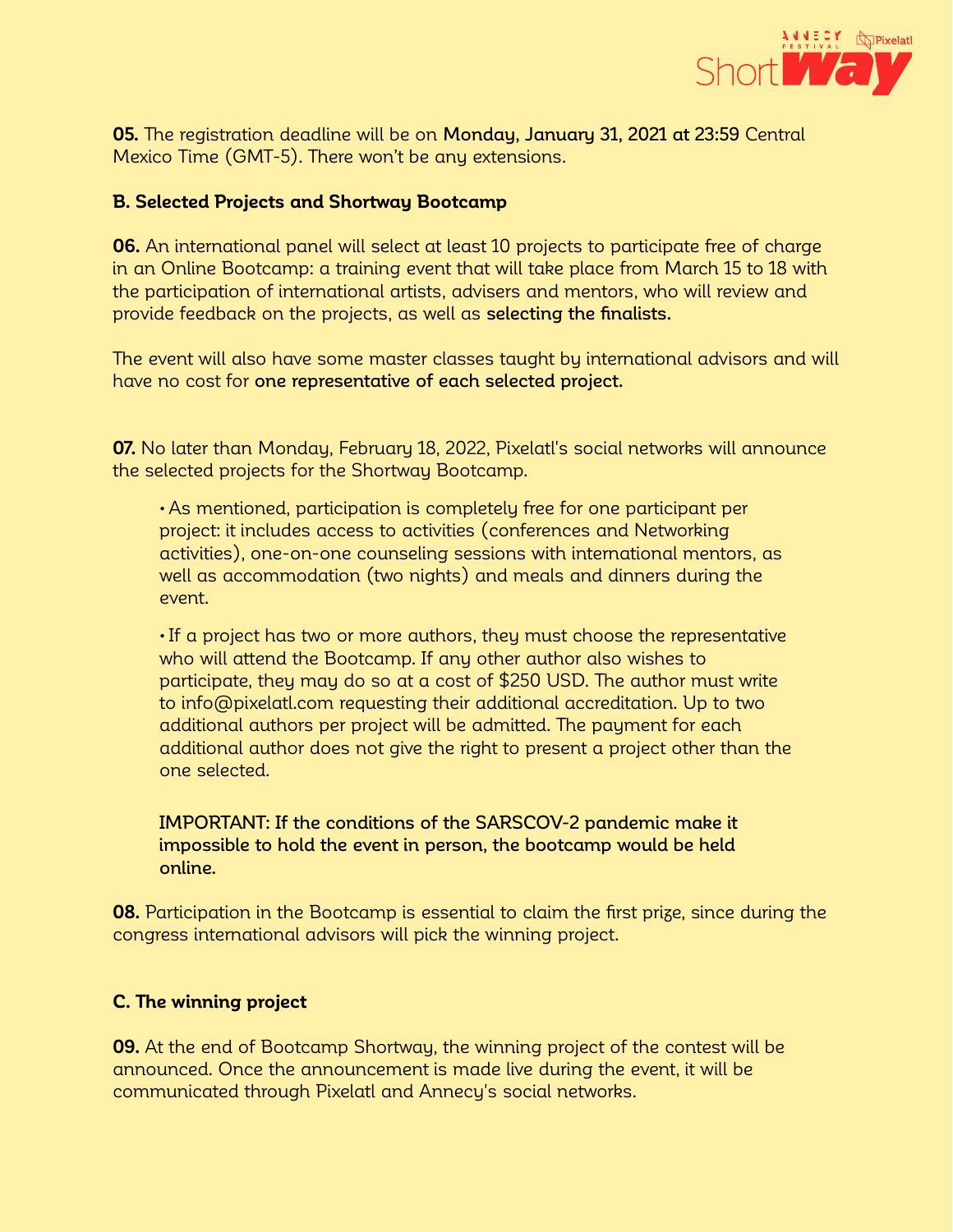

**10.** The finalist projects will be publicly presented in the short film category of the Mifa Pitches with mention of the Animation Du Monde label. The pitching session is part of the International Market of the Annecy Animation Festival 2022, to be held from June 13 to 18.

• To support their participation in the festival, each finalist project will receive a MIFA accreditation for one person (with a price above 700 euros).

**11.** The purpose of the presentation in Animation Du Monde in Annecy, is to find partners for the production of the short film, among the pitch-goers, producers and/or studio owners, who will come specifically for it.

**12.** Also, the winning project will receive a trip to Mexico to participate as a guest at the Pixelatl Festival 2022, to showcase their project as work in process within the Forum of the Festival Fair and in meetings with market producers.

• The award includes a Market accreditation for the entire Pixelatl 2022 festival (worth US\$700), as well as a 2-night stay. Please note that air transfers and additional nights are not included.

• This award is independent of the possibility of finding or not a partner interested in producing the project during the Pitch at MIFA.

IMPORTANT: Regarding the Pixelatl festival, this award is not cumulative with others that could be received in various contests. In the event that a participant obtains as a consequence of their participation in other calls some other benefit to attend the festival, they may only use one of them, the one they consider to be the most convenient for them.

**13.** In the case that there is a lack of quality in projects, the first place may be declared deserted. The jury's decision will be final.

### **D. Additional considerations**

**14.** All the development of the competition will be handled confidentially, but it is the responsibility of the authors of the projects, to protect their rights, the registration of their work before submitting it. In the case of Mexico, the process is very simple to be done at the National Copyright Institute: the data and requirements for obtaining registration can be found online at www.indautor.gob.mx. In the case of international participants, it is important to have equivalent author's registrations with the equivalent institution in their respective country.

**15.** Due to the fact that there is no full certainty regarding the evolution of the COVID19 pandemic, and the emergence of possible ups and downs that make face-to-face events dangerous, by participating in Shortway those interested understand and accept that both the animation festival of Annecy, such as the Pixelatl Festival 2022 could be postponed, canceled or held online, and that for this reason the prizes and activities related to participation in these events will be adapted to the circumstances.